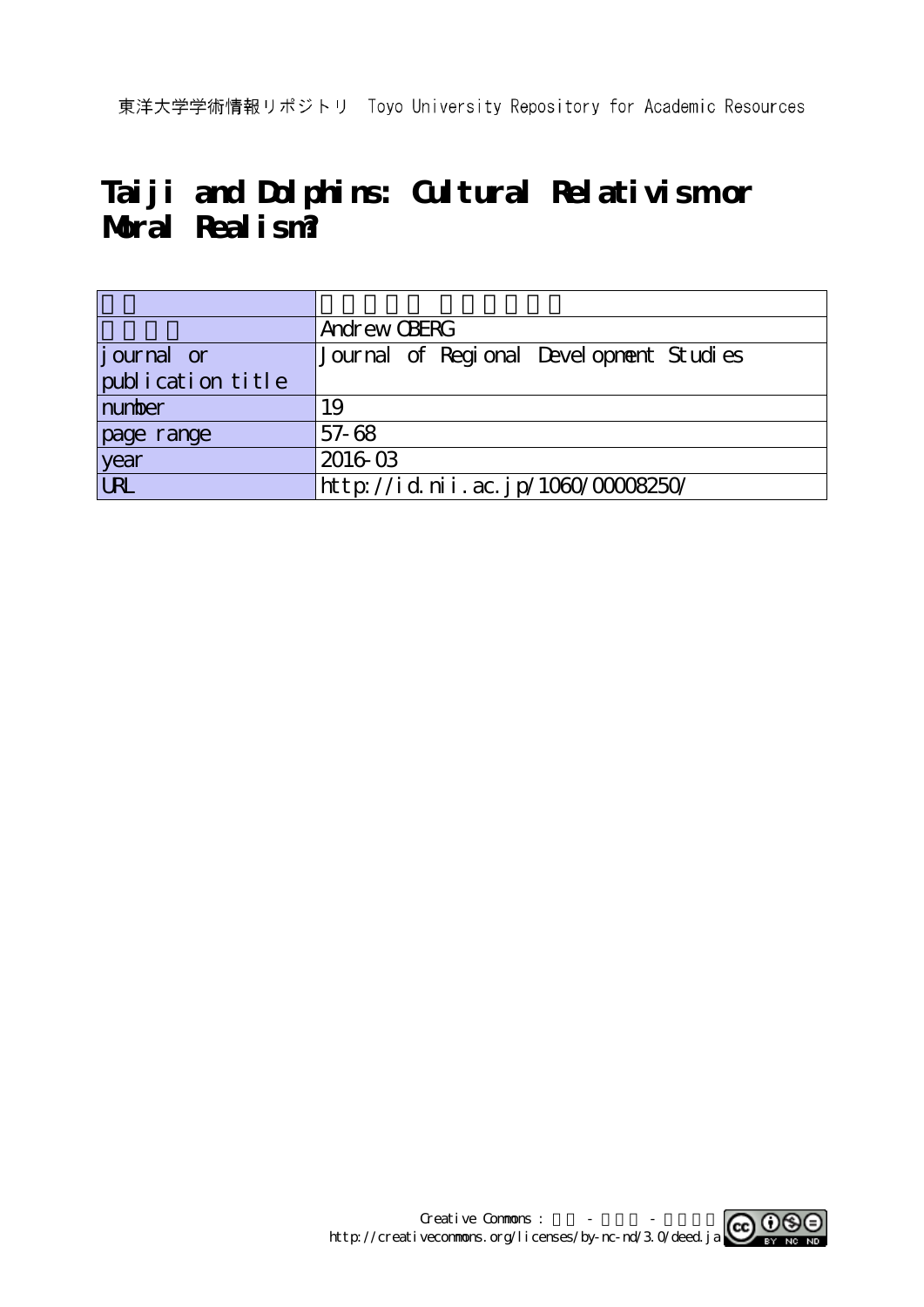# Taiji and Dolphins: Cultural Relativism or Moral Realism?

### Andrew OBERG\*

#### *Abstract:*

The decision by the World Association of Zoos and Aquariums (WAZA) to expel its Japanese member institutions that continued to support the dolphin drive hunts that take place within Japanese waters was presented by the domestic press as an external group misunderstanding a local practice and forcing its own outside values on others. The dolphin drive hunts themselves have been defended by the Wakayama prefectural government on a number of grounds. The following considers the justifications employed for the practice in the light of WAZA and other groups' objections and finds the strongest of these defenses to be the claim to cultural relativism. This is then analyzed against the idea of moral realism – that there are standards that exist outside of any cultural group – and it is found that whether moral realism is accurate or not there are very compelling reasons to stop the drive hunts currently taking place.

**Keywords**: cultural relativism; dolphin drive hunts; JAZA; mercury poisoning; moral realism; Taiji, Wakayama; WAZA

#### *I. WAZA, JAZA, dolphins, and confused editorials*

Japan's treatment of dolphins is unfortunately in the news again. The World Association of Zoos and Aquariums (WAZA) recently informed its Japanese counterpart (the Japan Association of Zoos and Aquariums (JAZA)) that it would be expelled from the group if it continued to patronize the Taiji, Wakayama dolphin drive hunts.<sup>1)</sup> This would be detrimental to JAZA members as WAZA provides many important zoo-related services and activities, such as animal exchanges, and so it was that the JAZA members voted in the majority to stop supporting the Taiji dolphin hunters, a decision that was not presented as happily made. It was, in fact, presented largely as an outside group bullying a poor, misunderstood local one by the mainstream domestic media. Both the *Asahi Shimbun* and the *Mainichi Shimbun* ran editorials stating that the Taiji dolphin drive methods are not cruel and that Japan –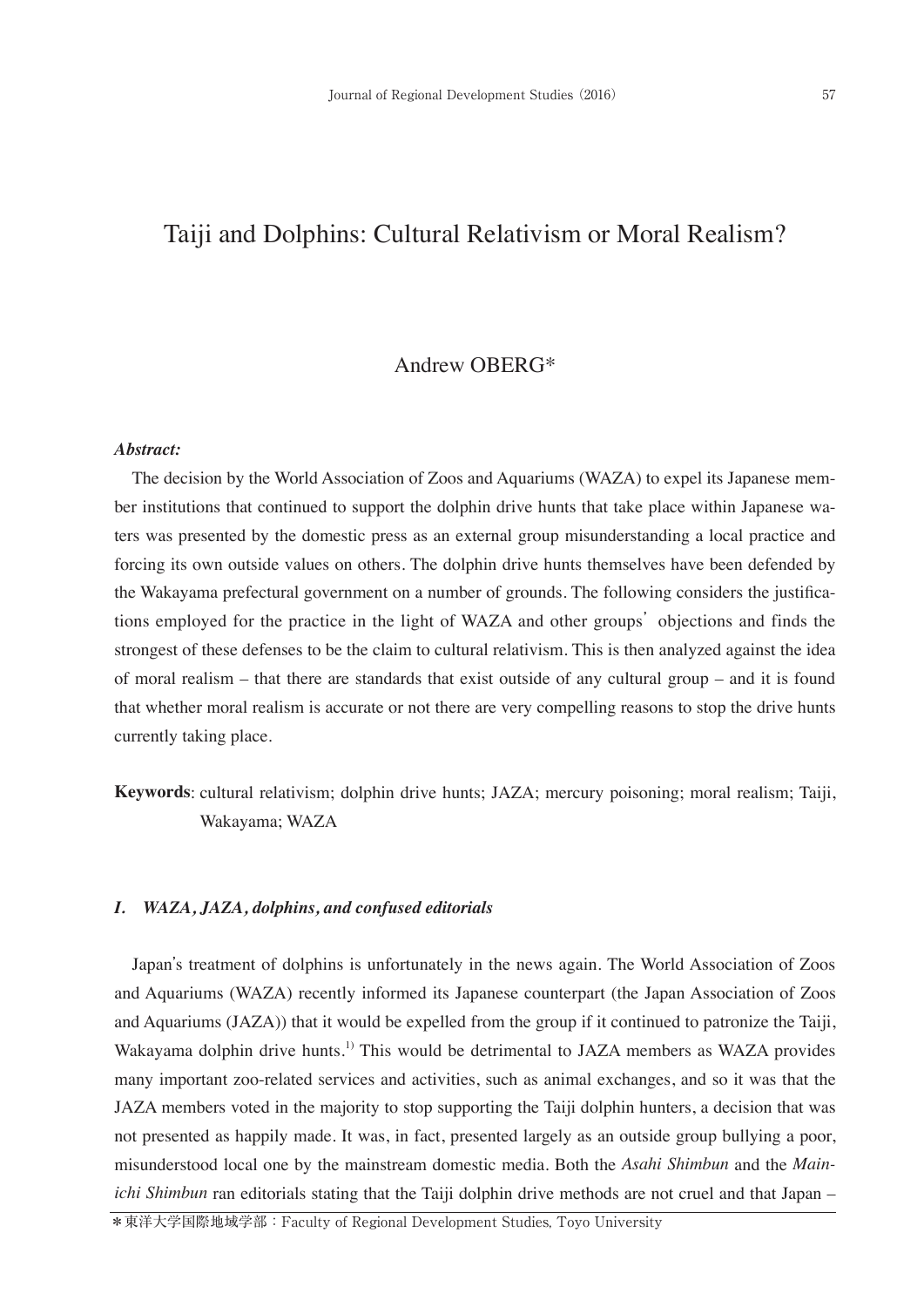as a nation, it seems – must do more to convince the outside world of the legitimacy of this 'tradition', also lumping the affair in with the wider issue of Japan's killing of whales.<sup>2)</sup> There are numerous logical problems with the approach these two newspapers decided to take in their articles but it is not my intention to dwell here on media outlets' poor critical thinking, as important as that topic may be. WAZA advocates that animals in zoos and aquariums should be born and bred in captivity, not stolen from the wild and forced into a way of life completely foreign to them;<sup>3)</sup> the *Asahi* and *Mainichi* papers missed that point entirely but what they did focus on is instructive, and it signals where our attention is due. The real problem lies, as I see it, not only in the Taiji dolphin drive's methods, which are part and parcel of the annual dolphin hunts that take place using the same techniques, but more so in the mentality that is at the root of authorities' attempts to justify both the drive and the slaughter. Before we begin our analysis though, let me be clear that I do not wish to vilify Japan nor its many noteworthy cultural practices; I wish rather to object to the idea that a cultural practice is justified merely because it is cultural, and that there are no applicable outside standards by which we may judge such practices. What I wish to argue against in the following is the idea of cultural relativism, that what is right for one group of people is right *for* them, and that anyone who is not one of them should have nothing whatsoever to say about the topic. This line of thinking is sometimes even extended to quell internal dissent, such that any person who is a member of the recognized group but disagrees with the majority should likewise be silenced; black sheep cannot be allowed to go 'baa'. To do this I will take issue with the common trope one hears repeated by those in government and the media in relation to Taiji and its dolphin related practices about their being misunderstood and unjustly criticized, a mantra that is born out of a mentality of victimhood. The topic is a very large one, however, and so to make it manageable we will limit ourselves to concentrating on an aspect of the question of moral realism – namely, are there substantive outside values that should be applied regardless of culture? – as it relates to the way those involved in the drive hunts treat dolphins. If moral realism is legitimate, how should we judge what those in Taiji and other areas do? If moral realism is not legitimate, what should be our response to the differing judgments about the drive hunts? These are the themes that will engage us.

#### *II. Taiji*

In order to understand the broader context in which the above conflict has arisen we will need first to review what is involved in the dolphin drives and subsequent slaughter, why such are thought to be cruel by those who oppose them, and what defense the community authorities in the prefecture give of the practice. The drives themselves consist of locating pods of dolphins at sea and, using a number of boats working in tandem, corralling them into a narrow cove where a net is then drawn across the width between the two shorelines, blocking any of the dolphins from escaping. The procedure is indiscriminate, and so any number of very young individuals will be trapped along with their parents and the other members of the group. Some of the trapped individuals will be selected for sale to zoos and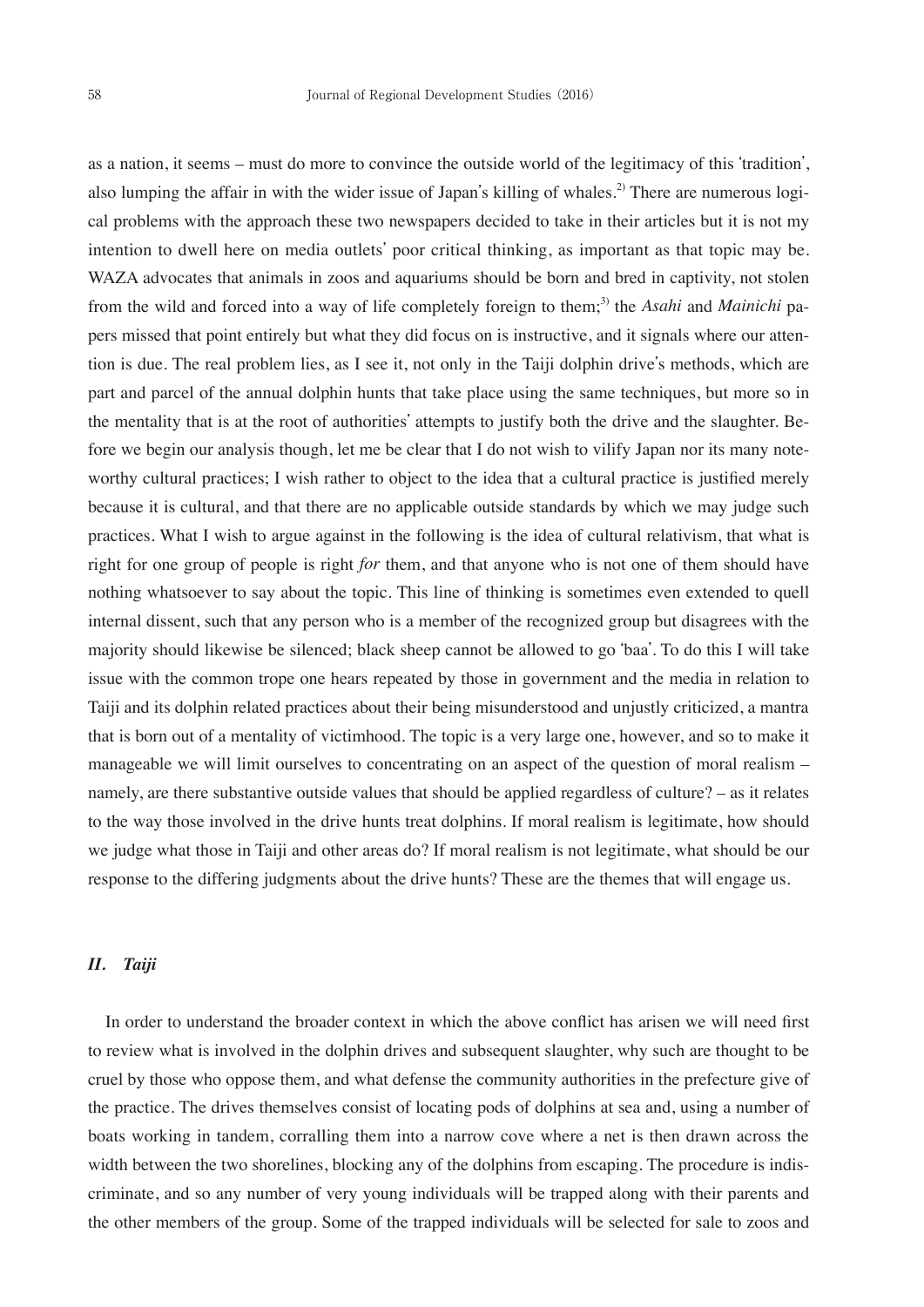aquariums (hence WAZA's decision), while the others will be killed by harpoon, sometimes taking up to thirty minutes to slowly bleed to death. Even being chosen for future entertainment purposes does not guarantee an individual dolphin's survival though as some of those selected for sale will die of shock before being loaded for transport. The official figures for the 2011-2012 season (the latest given at the time of writing; the season lasts from September to April) show that just in Taiji 899 dolphins were killed and 247 were removed for captivity while the nationwide quota for such drive hunts for the various dolphin species and small whales was set at  $16,497$  for the 2013-2014 season.<sup>4)</sup> Objectors note that dolphins are highly intelligent, have rich emotional lives, use a complex communicative system that includes signature whistles specifying each individual (in other words, personal names), that death by harpoon is extremely painful and can be a very lengthy process as indicated above, that in their natural habitats dolphins can live into their forties or fifties but that more than 80% of captured dolphins die before turning twenty,<sup>5)</sup> and finally that dolphins are known to save human lives in the wild (e.g. from attacking sharks or from drowning). Moreover, those doing the killing in Taiji actually employ large curtains to shield what happens in the cove from the view of the public, indicating that even they acknowledge the practice would not be met with approval when it ceases being an abstract idea and becomes a blood-soaked butchery done before one's eyes. Dolphin meat that is sold in Japan (often labeled as whale) does not indicate the levels of mercury, methyl mercury, cadmium, DDT, and/ or PCB present, making the practice not only tragic for the dolphin individuals themselves but highly dangerous for any human individuals that consume the meat – particularly children.<sup>6)</sup>

How is this justified by the local authorities? The Wakayama prefectural government's website has a helpful question and answer page listing their reasons in support of continuing the practice.<sup>7)</sup> Primary among the arguments made is that Taiji is a small town of about 3,500 people and relies on the industry to economically support itself. The approximately 400 year history of the practice is also stressed and it is asserted that to think that cetaceans are not food (unlike cows and pigs) is a mistake; in Japan they provide an important source of protein just like the catch of other fisheries. It is pointed out that dolphin hunting was not banned by the 1986 International Whaling Commission moratorium on whale hunting and a comparison is made to religious practices that proscribe the eating of certain foods but whose adherents do not insist that other people cease eating what their faiths stop them from eating. Another reason given is that cows and pigs have feelings too but in order to eat meat we must kill, and to the objection of mercury being found in dolphins' bodies it is responded that unlike that which is industrially generated naturally occurring mercury can be eaten within certain limits without one's health being adversely affected.

All of these arguments can be very easily refuted save one, and we will briefly look at each of them in turn. Taiji is certainly not the first, nor will it be the last, small town whose local industry finds itself in need of updating, transforming, or being abandoned altogether. If the town wishes it could shift its focus to eco-tourism, promoting dolphin and whale watching rather than murdering or what amounts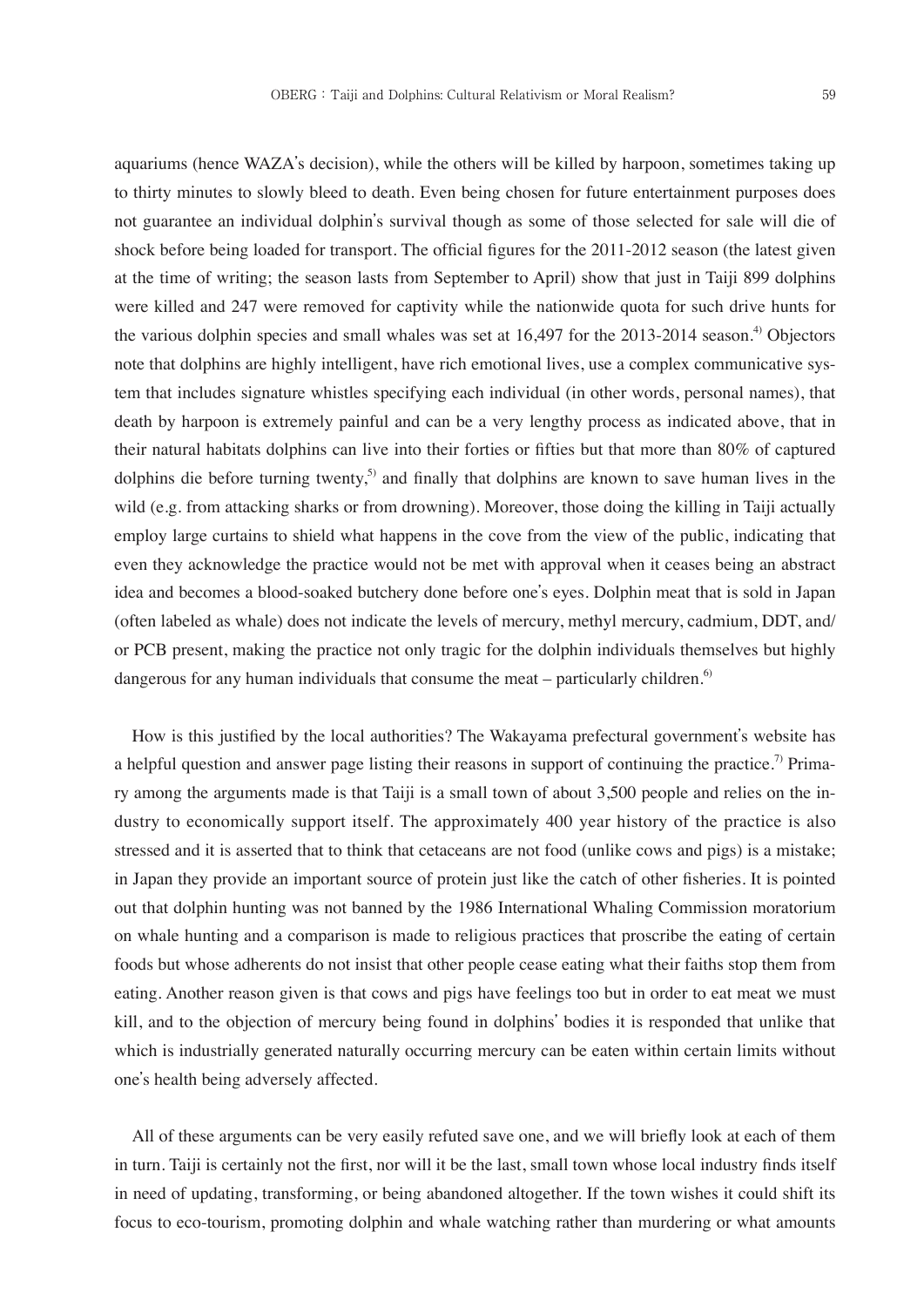to a dolphin slave trade. It could also take advantage of national economic revival schemes and use the grant money to set up any number of ocean related businesses and practices that do not cause international outrage, protestations, and petitions to immediately halt ongoing activities. I admit that the area probably does have a long history of spearing dolphins from vessels and from the shore, but I do not think the current practice of using motorized boats to corral entire pods into a tight cove, netting it off, and then stabbing each individual to death or binding him or her for sale to an aquarium has much of a lengthy tradition behind it. The question of scale enters here too; were Taiji fishermen to limit themselves to spearing dolphins from the shoreline the practice would still arguably be cruel but it would not come anywhere near the numbers we're seeing now (I would still think it should be stopped, though). The repeated comparisons to cows and pigs I think are actually somewhat reasonable but for a conclusion that the Wakayama authorities would surely not draw: in my view we should stop eating them too, as I have argued elsewhere.<sup>8)</sup> Nevertheless, dolphins are not raised on farms in set numbers and fed regularly, nor are cows and pigs torn out of their natural habitats and made into performers, forced into a way of life for which they have not adapted. Moreover, it is hardly accurate to state that dolphin meat is an important source of protein in the Japanese diet just like 'other fish' are; to do so is dishonest as dolphin meat is rarely, if ever, consumed by the vast majority of Japanese people<sup>9)</sup> and it is to imply that a dolphin is just a fish and therefore not worthy of any more concern than the rows of packaged cuttings we see in the supermarket (for which, incidentally, we should also feel concern at least because of sustainability problems, but potentially other issues as well). It is true that dolphin hunting was not banned by the mentioned moratorium and that certain religions do have taboos on some foods, but both arguments are disingenuous and false comparisons; the 1986 ban was on whales, not all cetaceans, and the continued way the two are lumped together in Japan (see the above editorials by the *Asahi* and *Mainichi* newspapers) seems to seek to create domestic support for dolphin hunting by casting Japan as being bullied at all turns and in need of circling the wagons. Additionally, the tiny amount of Japanese people who do consume dolphin meat do not do so for religious reasons, nor are those who protest the drive hunts doing so in order to force religious values on the hunters. This does raise the important question of values though, and we will return to it in a moment. As for the levels of mercury being 'natural' and 'safe' (it is found in dolphins' bodies largely thanks to our pollution after all), aside from the challenge to the Wakayama government spokesperson to feed your own child such meat and put them at such risk and see how you feel it could be replied that actual tests found the amount of mercury present to be between ten to one hundred parts per million, much higher than the national government's advisory of 0.4 parts per million.<sup>10)</sup> The one good argument that I see here that cannot be so easily refuted is the one referenced, albeit poorly and inappropriately, by the religion comment. Is this simply a case of outsiders forcing their values on others? And if so, is that not a conflict between modes of thought and manners of life? In short, isn't this an instance of cultural differences and therefore by asserting cultural relativism the case should be closed? That is the question that will occupy the remainder of our study.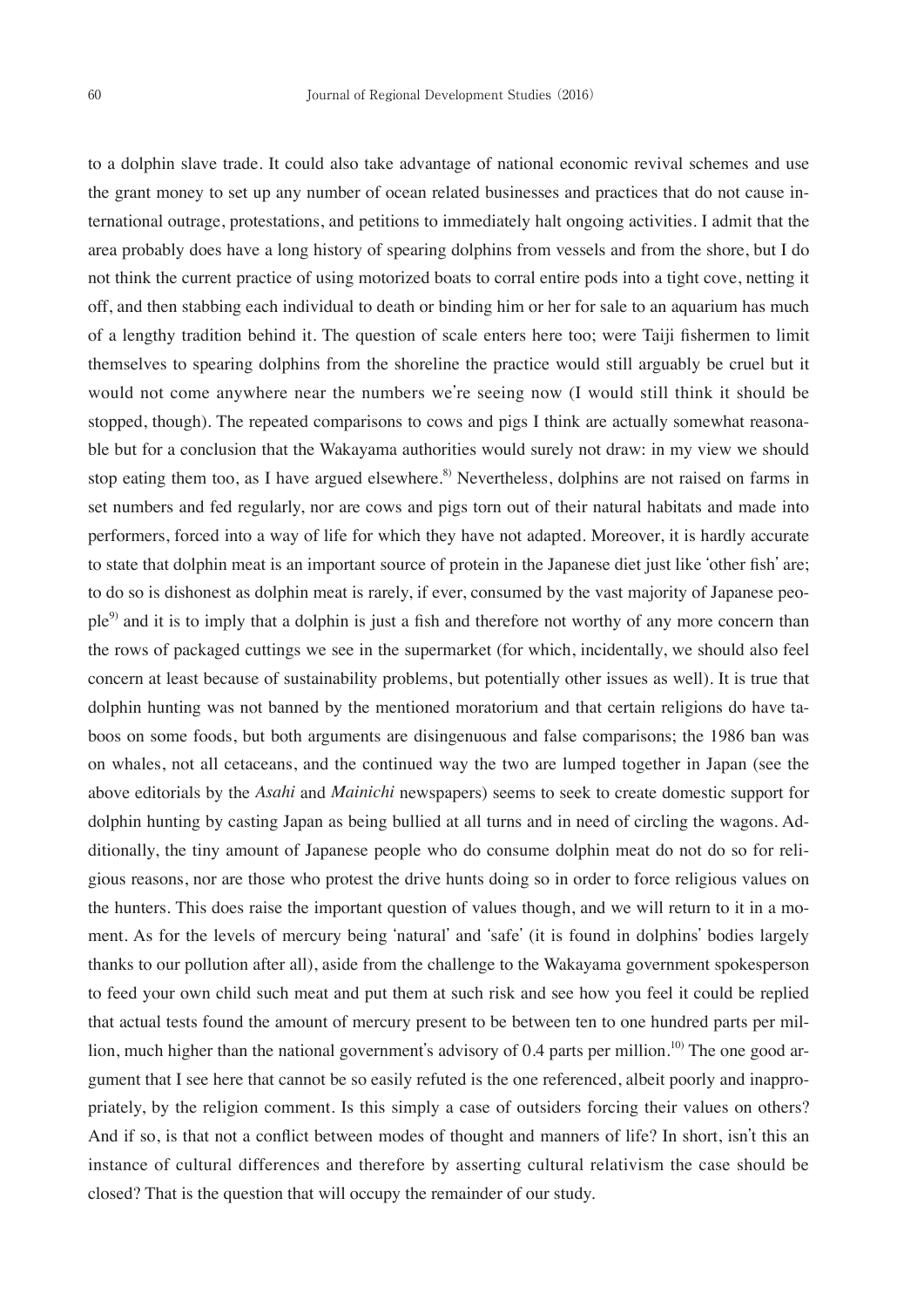#### *III. Moral realism?*

The idea that there may be standards that exist outside of all cultures and that are species-wide moral principles can strike the modern ear as being quite strange; it seems to have an anachronistic ring to it, to belong to a bygone era when people really *believed* in things and mostly stayed put in their countries of birth, long before any of the messy globalization that characterizes our era began. Thomas Nagel defines moral realism as moral or evaluative judgments being able to be explained by 'general or basic evaluative truths' and the facts that are related to them; that evaluation, however, cannot in turn be explained by something else, it is instead similar to 'physical truths, psychological truths, and arithmetical and geometrical truths.<sup>'11)</sup> These are truths that we recognize as being valid in an ultimate sense without being able to pin down exactly why or how they are valid except by reference to their operation within the system in which we are employing them. (It may be recalled that even something like the basic principles of physics, which we typically consider to be fully understood, break down at the quantum level and a whole new set of rules must be introduced. Likewise Gödel's incompleteness theorem tells us that any mathematical system contains statements that are true but unprovable within their own system, $1^{2}$  yet we nevertheless consider both physics and mathematics to provide wholly true, reliable, and useful guides for our lives.) That we may find such judgments to be true in this way could be (must be?) related to our ability to reason, which almost certainly developed biologically out of our consciousness but which has now taken on collective cultural aspects as well, going from the ' perspectival form contained in the lives of particular creatures to an objective, world-encompassing form that exists both individually and intersubjectively.<sup>'13)</sup> We use our reason to work out what these truths are, reflecting on values like pleasure and pain (which have clear biological origins and applications) and, starting from the determination that they are good and bad in themselves, we build up governing systems and moral principles.<sup>14)</sup> The process could be likened to discovering a material out of which a better house can be built; the material was there with us all along, we just didn't know what to do with it.

The Wakayama prefectural government site claims that asking those in Taiji involved in the industry to stop hunting dolphins is the same as asking them to throw away their way of life and that no one has the right to do that.<sup>15)</sup> This is clearly a cry for relativist values; must we really accept as valid the way of life that each individual person pursues? Are we powerless to judge one another or do our judgments carry no more weight than a mere private opinion? Given the above (admittedly brief and rough) picture of moral realism, which can be said to be the more accurate: the idea that behaviorally anything goes or some form of objective morality? Let's turn to our reasoning and intuitive reactions and examine some hypothetical situations to see if we can find out.

Imagine that we read about a militant terrorist who poses no immediate threat to us on a personal level but who wishes to continue murdering and pillaging his enemies – whose very humanity he de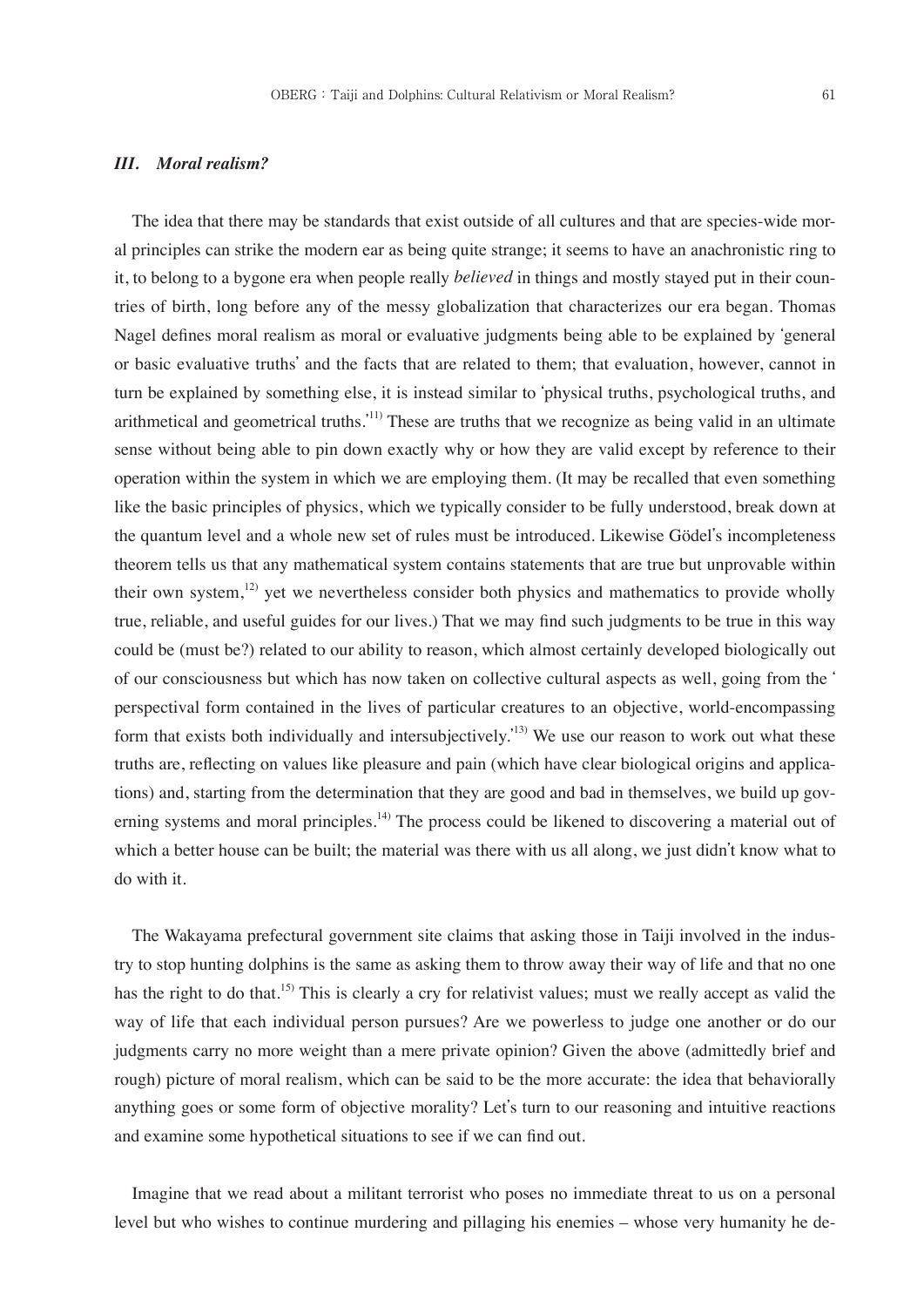nies –; would we not feel justified in judging his actions to be heinous? Would we not think it good to sign a petition or donate money for a cause that aims to halt such activities? Could we really say that no one has the right to tell him how to live? What if we now happen to meet him in person and he asks us in all sincerity whether or not he should keep at it? He's having doubts about the path he's on in life and would like to hear what we honestly think. I'm certain that whether our terrorist is repentant or not nearly all of us would judge his actions in the same way and most definitely think that he should abandon his way of life.

Similarly, what about a woman dealing heroin on the streets? Again, repentant or not we would judge that she too should give up her way of life. Moving out of the exclusively human realm, what about a poacher? Killing endangered rhinoceros and elephants for the sake of their horns and tusks only, leaving the rest of the body to rot in the afternoon sun? Or what about a gangster who breeds dogs in the most cramped and insanitary conditions imaginable, turning around and selling them to pet shops for a quick and tidy profit, the cost of which is passed on to the customers? It may be objected that these are all criminal examples, involving crime directly or people involved in illegal activities or ways of life; yet why is it that we object to them? Merely because these things are against the law? Is there not a 'something else' involved? Not a 'legal stuff but also something else' but a simple 'something else'? We respond to these situations from a place that stands outside of cultural considerations. If these modes of being were legalized, if it were considered within the bounds of law to murder and pillage one's declared enemies, or to sell heroin, or to slaughter endangered species for their natural outgrowths, or to treat future family pets as unfeeling breeding machines, what would our reasoning and intuitions tell us? The answer is clear. These are activities that cause pain to sentient creatures, and it is pain of the order of being needless and gratuitous, and this has nothing to do with legal statuses. We don't have anything near the same intuitive reactions to traffic misdemeanors, despite their equal illegality. So what is it about the dolphin drive hunts that upsets nearly everyone that learns of them (a great many Japanese people but of course non-Japanese people too)? It is their indiscriminate nature, brutal killing method, the abuse of stealing an animal from a natural way of being and turning him or her into a prop for the profit of aquarium owners, but not least for the blatant disregard for public health by preparing and selling meat with mercury levels far above what the national government has determined to be safe for consumption. (And, despite what may be considered 'safe', who of us would want to eat a piece of meat with *any* levels of mercury in it at all?)

There is a common response to all this, to the idea that there exist morals in a real sense, an objective sense, that are not determined by us, and this comes from Darwinian modes of thought. A (somewhat crude) example can serve to introduce this idea: When talking with students about their ethical ideas regarding clothing (place of manufacture, worker conditions, cost, etc.) I like to bring up the example of fur. Nearly everyone says that we shouldn't kill animals to produce an item like a fur coat especially considering that synthetic materials will do just as well, but once a student said that it was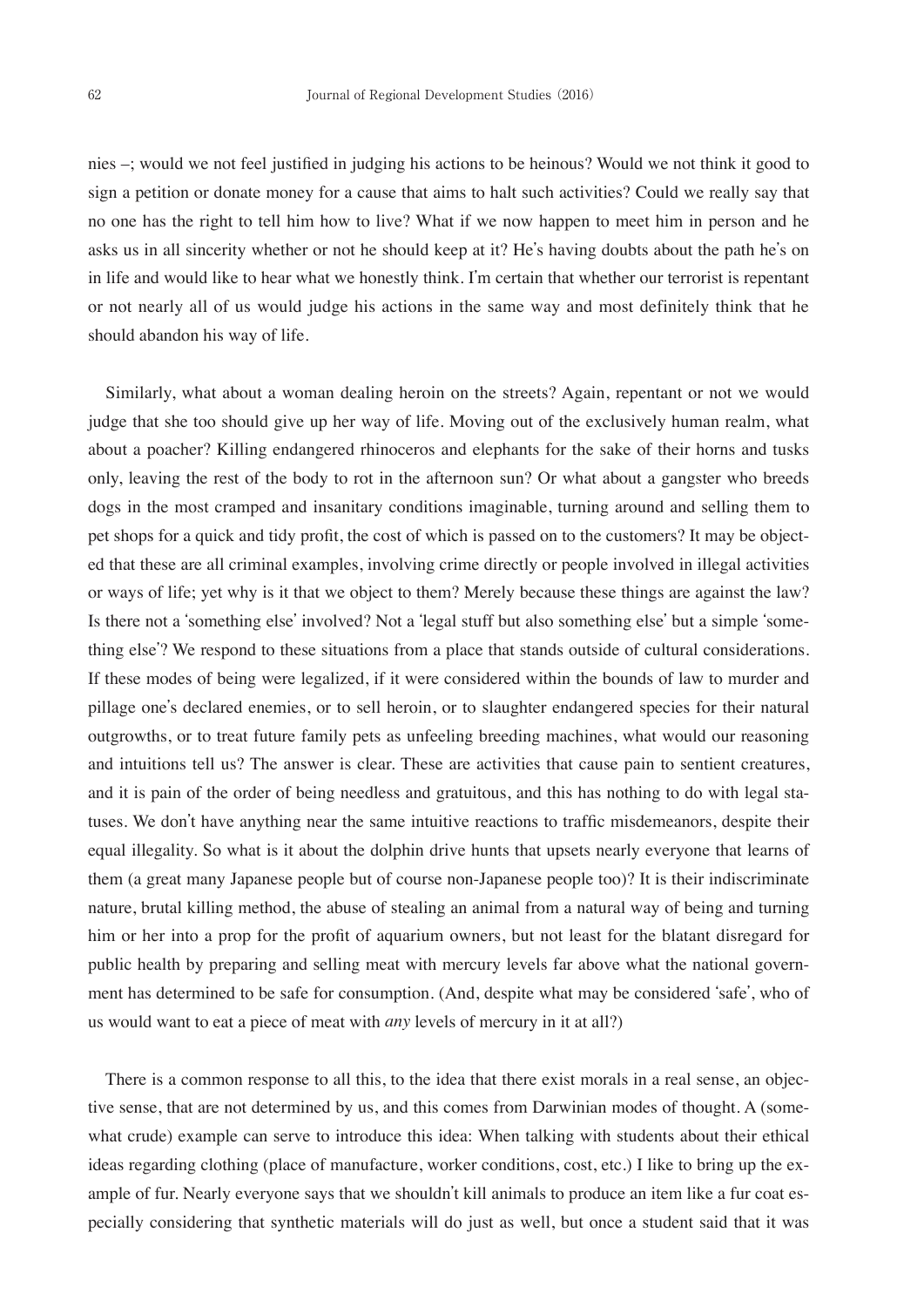fine because human beings are stronger. I asked him if he would still think so if there were a race of aliens who enjoyed wearing human skin and for this reason kept people crammed together in tight cages until they reached a certain age, killed them, stripped them of their skin, and made the piece of clothing. To my surprise he replied that such would be completely acceptable if the aliens were strong enough to do that. Although I credited that student with consistency I found his line of thought very disturbing, as I'm sure many readers will as well (perhaps even those familiar with the Nietzschean variant of this thought). Such arguments are not without antecedents though, for if there is a Darwinian explanation for why we have the judgments that we have, *viz*. our moral faculties have a biological underpinning based on beneficial evolutionary influences, then there is no reason to think of them as being true independent of our judgments.<sup>16)</sup> If we are simply talking about survival of the fittest, or likewise flourishing of the fittest, then the only considerations that enter into something like the Taiji dolphin drive hunts are sustainable management issues; how many dolphins can we capture and kill each year and not run out?

However, the Darwinian view represented here misunderstands what is meant by moral realism, and may also be conflating *human* – species specific – moral realism with *universal* – non-species specific – moral realism. Nagel writes that realist value 'should not be construed in terms of an extra metaphysical component of the world, which exercises a causal influence on us. The features of the world that confer value and provide reasons are ordinary facts about the experiences of people, their relations to one another, and the implications for people's and other creatures' lives of different possible courses of action…it is through being recognized as reasons by a value-sensitive agent that they affect behavior.<sup>'17)</sup> This is to consider what ought to be (be it a moral judgment, appropriate action, proper perspective, etc.) as a fact about what is, but a special kind of one.<sup>18)</sup> As we go through life we grow more aware of the best ways to live through our sensitivity to our world and those in it; yet the values that we learn are human values for humans and they are also pluralist in a species-specific sense. Being pluralist is not to say that they are relativist, however, it is instead to say that they are tied to a certain biological way of life,<sup>19)</sup> that these moral values we learn or discover involve  $a - in$ the fitting words of Peter Railton – 'relational rather than absolute notion of goodness $\cdots$ [yet] the relevant facts about humans and their world are objective in the same sense that such non-relational entities as stones are: they do not depend for their existence or nature merely upon our conceptions of them.<sup>20)</sup> These values exist because we do, but they still exist outside of us. Nevertheless, even if a Darwinian account were thought to be more accurate and moral realism nonexistent, the dolphin drive hunts would still be objectionable for the reasons already stated: their cruelty, indiscriminate nature, the fact that dolphins in zoos and aquariums can be (and should be, allowing that such should be continued at all (something I would also argue against)) bred in captivity, the lack of demand for dolphin meat and the obvious health hazards for the tiny number of people who actually do consume it.

What, though, are we to do in cases where our moral judgments conflict, as in the present instance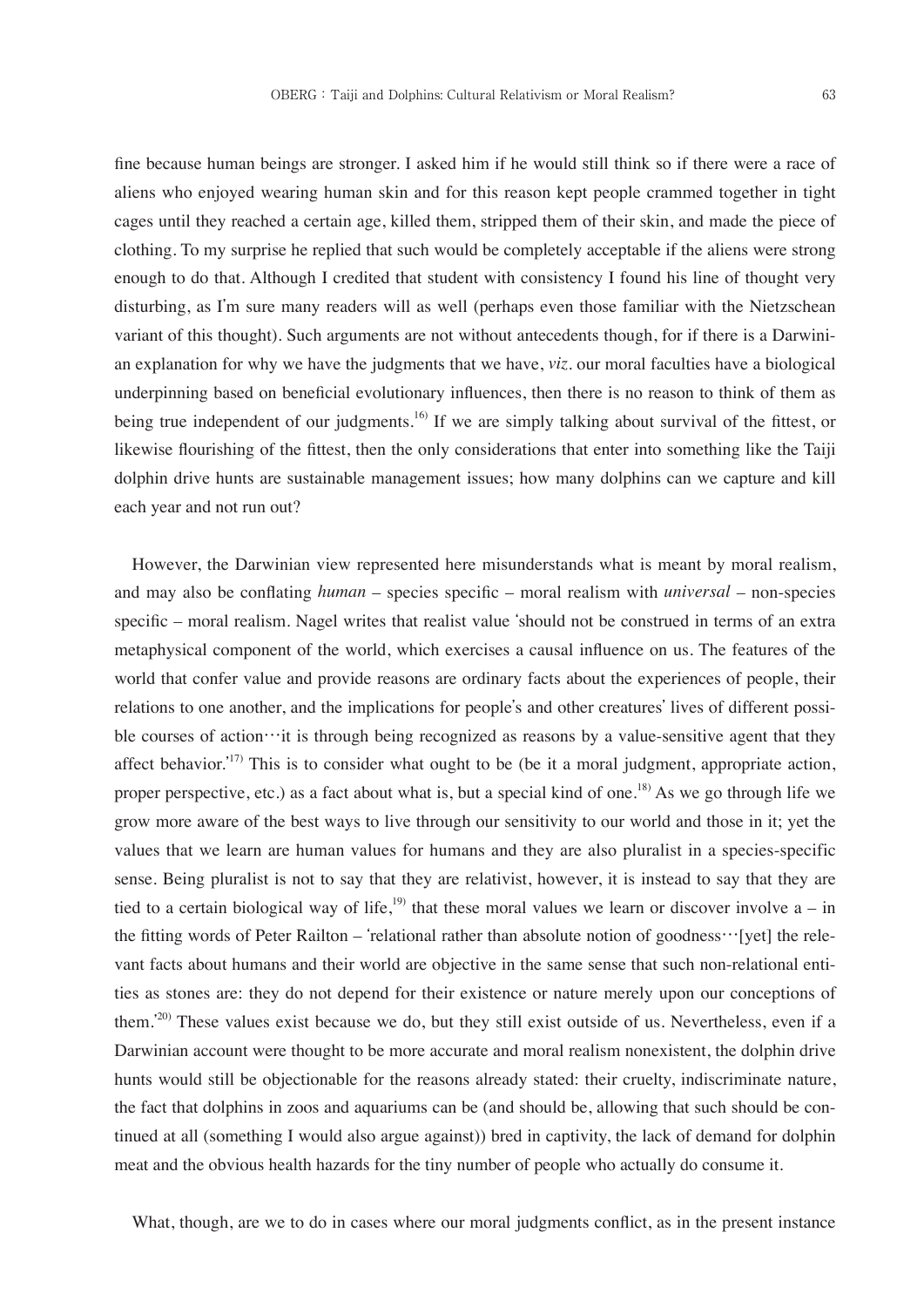where our conclusion about the Taiji dolphin drive hunts is at odds with the stated response by the Wakayama prefectural government? Philippa Foot has written that we should accept incommensurability in some cases where moral judgments are found to be competing or even contradictory. There are times when we can say nothing or there is nothing to be said, and we need not always affirm all judgments or try to interpret them in a special way so that they come in line one with the other. In cases where multiple appraisals are found such instances are not evidence against moral realism, $2^{11}$  they are simply one aspect of human life. Do we therefore find ourselves with nothing to say about this case? We do not, for as already shown above all of the prefecture's arguments for continuing the practice are either faulty, mistaken, or simply misleading. The one argument that seemed to show some promise, that of cultural relativism, has now also been shown to be deficient. There may be reasons for continuing the dolphin drive hunts but they are immoral reasons, and will be recognized as such by thinking individuals who care to examine the full facts of the situation. There may also be kneejerk nationalist reactions that insist the practice should continue, but such are not what Foot was referring to. Rather she appears to mean instances where all options have been determined to be at least potentially morally valid (in the sense of what one ought to do) by each of the parties involved,<sup>22)</sup> such as whether it is more correct to arrive five minutes early for a meeting or exactly on time, whether men should hold the door open for women or, perhaps in the spirit of equality, whomever arrives first should hold the door for the other regardless of gender, and the like. Such cases are bound up with cultural practices and can be said to be relative; they are also clearly not worth arguing about. We do not need to insist that cultural relativism does not occur in any facet of human life and behavior, all we need to do is to show that the argument for cultural relativism is not a robust defense of the dolphin drive hunts currently being undertaken. It is not even a decent defense of the practice, as the above has attempted to demonstrate. Again, there may be some who continue to insist on arguing that what goes on in Taiji should continue *ad infinitum* but such arguments will not be based on sound reasoning and will serve only to continue immoral acts, demeaning to those who engage in them and tragic for their innocent victims.

#### *IV. It***'***s high time to stop*

This is not the place to undertake a full accounting of moral realism, nor is the above meant to be one, but its principles do help us understand why the dolphin drive hunts are so clearly wrong to a great, great many of us – Japanese and non-Japanese alike. Those participating in the herding and killing, and they are not to be found only in Taiji, likely recognize this truth themselves and hence the efforts involved to conceal the practice (or at least the details of it) from the public, such as using large curtains to block the view from the shore of what is going on in the cove as described above. Yet people will often do what they themselves consider to be morally wrong, especially if they think that it can be hidden, or if it has been established over time, or if vested interests are involved, or some com-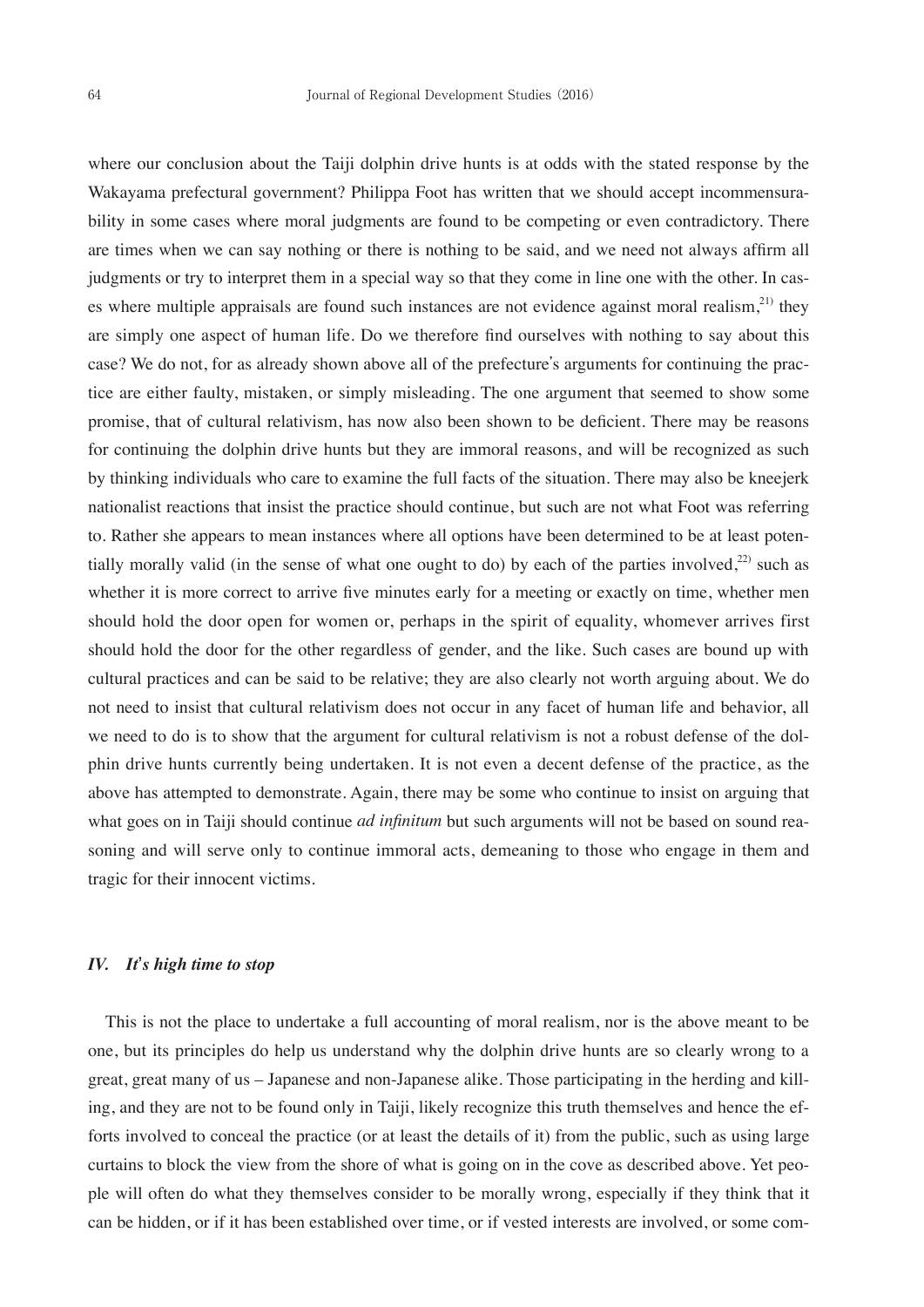bination of all of the above. That we can ignore our moral judgments does not mean that they aren't there, however, and if moral realism is correct then standards exist beyond our mere individual or cultural assessments, and they exist in a way that is both bound up with our humanity and outside it. We should not be surprised that Japan's treatment of dolphins garners such objections as those raised by WAZA and other groups, for on this issue the official Japanese position (even if it is not a popularly supported one) is far out of sync with international norms, based as they are on concrete moral judgments. The drive hunts simply ought not to be, and no amount of appealing to cultural relativism can change that.

#### *[Notes]*

- 1) Philip Brasor, 'A circus surrounds Japan's animal acts', *The Japan Times: On Sunday*, 31 May 2015, p. 18.
- 2) *ibid*.
- 3) *ibid*.
- 4) For more information, see 'Dolphin Hunts Focus on Taiji, Japan', *WDC*. <http://us.whales.org/issues/dolphinhunts-focus-on-taiji-japan>; '11 Facts About Dolphin Hunts', *Do Something*. <https://www.dosomething.org/ facts/11-facts-about-dolphin-hunts>; and the 2009 documentary film *The Cove* (directed by Louie Psihoyos, Participant Media). The film won an Academy Award for Best Documentary Feature in 2010, and is available in Japan with Japanese subtitles.
- 5) While it is true that the average lifespan of a dolphin in its natural habitat is seventeen years, the short lifespan of most dolphins in captivity should not be taken as being in line with that average for the simple reason that in captivity dolphins are not subject to predators and other dangers of the wild. It would appear that the emotional and physical stress of living in captivity and being forced to perform for audiences plays a part in the shortening of dolphin lives in aquariums and zoos, and this must be especially so for those individuals who were born and raised in the wild and then suddenly captured and placed in captivity. On lifespan information and other facts, see 'Dolphin Facts', *Dolphins-World*. <http://www.dolphins-world.com/>.
- 6) 'Dolphin Hunts Focus on Taiji, Japan', *op. cit*.; '11 Facts About Dolphin Hunts', *op. cit*.; 'Dolphins and Humans', *Dolphins-World*. <http://www.dolphins-world.com/dolphins-and-humans/>; and *The Cove*, *op. cit*.; on dolphins' use of personal names see Brandon Keim, 'Researchers Find More Evidence That Dolphins Use Names', *Wired*. 23 July 2013. <http://www.wired.com/2013/07/dolphin-signature-whistles>.
- 7) 'Wakayama Prefecture's View Regarding Dolphin Fishing and Other Matters (Itemized Postscript)', *Wakayama Prefecture.* <http://www.pref.wakayama.lg.jp/prefg/071500/iruka/>; the page is in Japanese only, all translations were done by the author.
- 8) Andrew Oberg, *Tomorrow, as the Crow Flies* (Charleston, SC, USA: Drugstore Books with CreateSpace Press, 2011 (appended 2012)); on the related issue of speciesism sometimes raised in these matters, see Andrew Oberg, 'All too human?: Speciesism, racism, and sexism', *Think* (forthcoming).
- 9) Karen Dawn, 'Is Japan's Dolphin Slaughter Really for Food?', *The Huffington Post: Green*. 24 January 2014. <http://www.huffingtonpost.com/karen-dawn/is-japans-dolphin-slaughter-really-for-food\_b\_4656345.html>.
- 10) *ibid*. The data referred to in Dawn's piece were originally found in a *New York Times* report from Taiji on the local fallout of recently done mercury tests on the dolphin meat being sold. It will be noted that the report is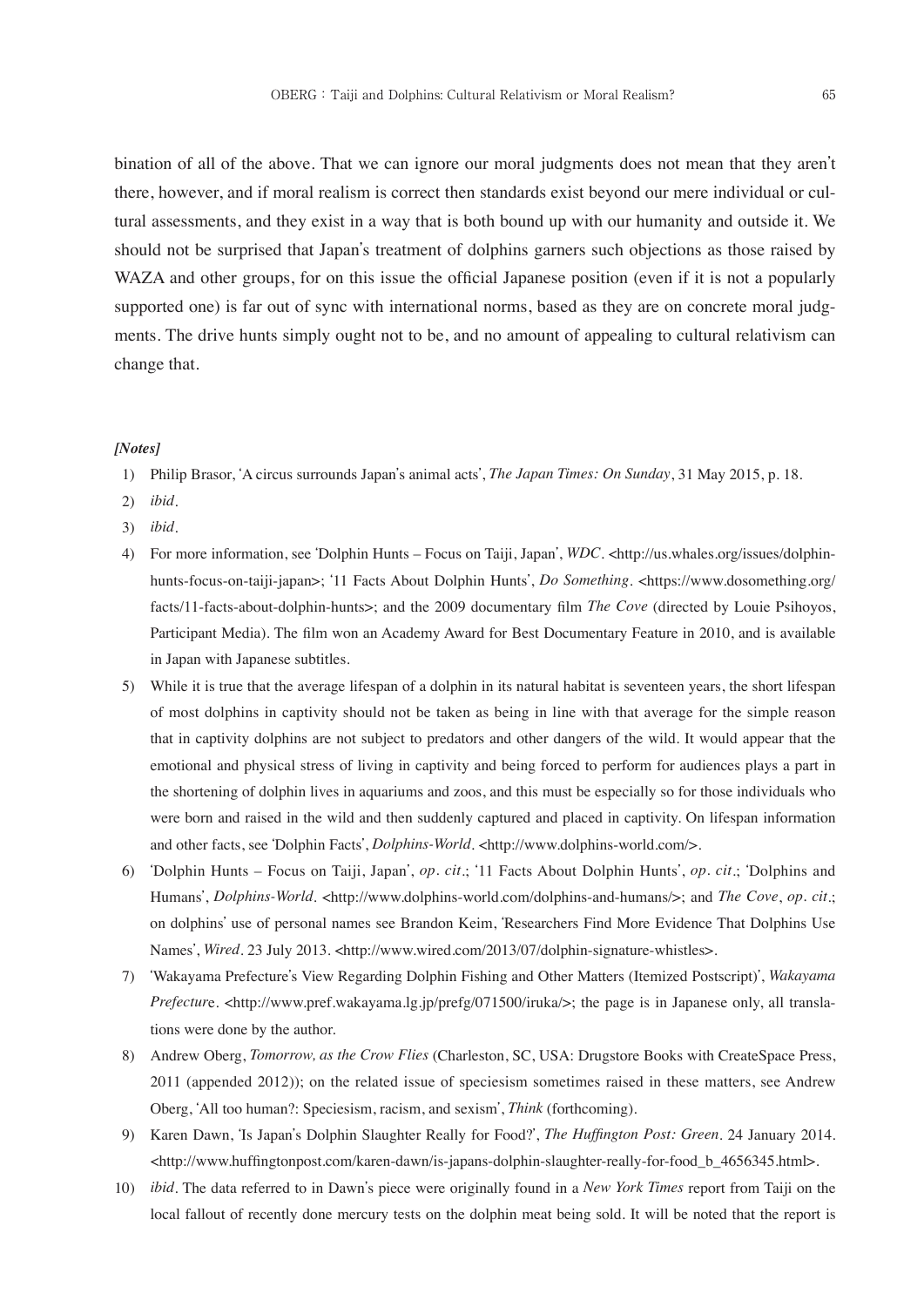from 2008, seven years ago at the time of writing, and that despite the undeniable knowledge of the health risks involved in consuming dolphin meat that these tests revealed nothing has been done in the meantime. I do not know if the levels of mercury present in the dolphin meat now being sold is higher or lower than the levels were at the time of the report, but I see little reason to think that they would be significantly different one way or the other. The report can be found here: Martin Fackler, 'Mercury risk poses threat to Japanese dolphin hunt', *The New York Times: Asia Pacific*. 20 February 2008. <http://www.nytimes.com/2008/02/20/world/ asia/20iht-dolphin.1.10223011.html?\_r=0>.

- 11) Thomas Nagel, *Mind and Cosmos: Why the Materialist Neo-Darwinian Conception of Nature Is Almost Certainly False* (New York: Oxford University Press, 2012), p. 102.
- 12) Ernest Nagel and James R. Newman, *Gödel's Proof* (Abingdon, Oxon, UK: Routledge, 1958, 2005).
- 13) Nagel, *op. cit*.
- 14) *ibid*.
- 15) 'Wakayama Prefecture's View Regarding Dolphin Fishing and Other Matters (Itemized Postscript)', *op. cit*.
- 16) Nagel, *op. cit*.; see also Sharon Street, 'A Darwinian Dilemma for Realist Theories of Value', *Philosophical Studies*, 127:1 (2006), 109-166.
- 17) Nagel, *ibid*., p. 113.
- 18) Peter Railton, 'Moral Realism', *The Philosophical Review*, 95:2 (1986), 163-207.
- 19) Nagel, *op. cit*.
- 20) Railton, *op. cit*., p. 183.
- 21) Philippa Foot, 'Moral Realism and Moral Dilemma', *The Journal of Philosophy*, 80:7 (1983), 379-398.
- 22) Foot's piece is primarily a response to two earlier essays by Bernard Williams ('Ethical Consistency' and 'Consistency and Realism') and does not give a great amount of concrete examples but she does mention cases involving the 'undecidability in small moral matters, or where the choice is between goods rather than evils', *ibid*., p. 395; the examples listed in the text are my own. Williams' works can be found in *Problems of the Self*  (Cambridge: Cambridge University Press, 1973).

#### *[Bibliography]*

Brasor, Philip, 'A circus surrounds Japan's animal acts', The Japan Times: On Sunday, 31 May 2015, 18

 Keim, Brandon, 'Researchers Find More Evidence That Dolphins Use Names', Wired. 23 July 2013. <http://www. wired.com/2013/07/dolphin-signature-whistles>. Accessed 09 July 2015

 Dawn, Karen 'Is Japan's Dolphin Slaughter Really for Food?', The Huffington Post: Green. 24 January 2014. <http://www.huffingtonpost.com/karen-dawn/is-japans-dolphin-slaughter-really-for-food\_b\_4656345.html>. Accessed 09 July 2015

 Martin Fackler, 'Mercury risk poses threat to Japanese dolphin hunt', The New York Times: Asia Pacific. 20 February 2008. <http://www.nytimes.com/2008/02/20/world/asia/20iht-dolphin.1.10223011.html? r=0>. Accessed 16 July 2015

Foot, Philippa, 'Moral Realism and Moral Dilemma', The Journal of Philosophy, 80:7 (1983), 379-398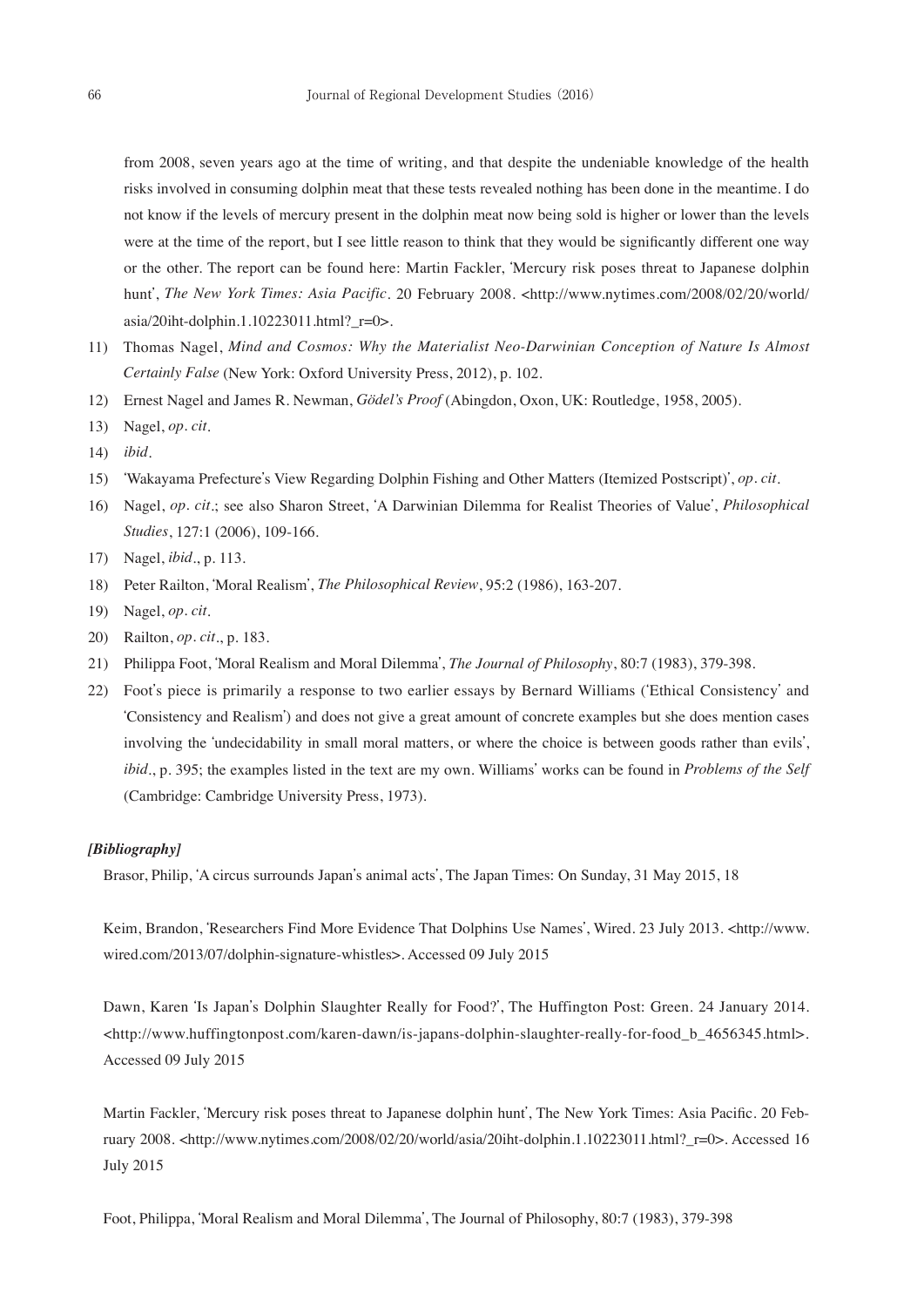Nagel, Ernest, and Newman, James R., Gödel's Proof (Abingdon, Oxon, UK: Routledge, 1958, 2005)

 Nagel, Thomas, Mind and Cosmos: Why the Materialist Neo-Darwinian Conception of Nature Is Almost Certainly False (New York: Oxford University Press, 2012)

Oberg, Andrew, 'All too human?: Speciesism, racism, and sexism', Think (forthcoming)

 Oberg, Andrew, Tomorrow, as the Crow Flies (Charleston, SC, USA: Drugstore Books with CreateSpace Press, 2011 (appended 2012))

Railton, Peter, 'Moral Realism', The Philosophical Review, 95:2 (1986), 163-207

 Street, Sharon, 'A Darwinian Dilemma for Realist Theories of Value', Philosophical Studies, 127:1 (2006), 109- 166

Williams, Bernard, Problems of the Self (Cambridge: Cambridge University Press, 1973)

'11 Facts About Dolphin Hunts', Do Something. <https://www.dosomething.org/facts/11-facts-about-dolphinhunts>. Accessed 09 July 2015

The Cove. Dir. Louie Psihoyos. Participant Media, 2009. Film

'Dolphin Facts', Dolphins-World. <http://www.dolphins-world.com/>. Accessed 13 July 2015

'Dolphins and Humans', Dolphins-World. <http://www.dolphins-world.com/dolphins-and-humans/>. Accessed 09 July 2015

'Dolphin Hunts – Focus on Taiji, Japan', WDC. <http://us.whales.org/issues/dolphin-hunts-focus-on-taiji-japan>. Accessed 09 July 2015

'Wakayama Prefecture's View Regarding Dolphin Fishing and Other Matters (Itemized Postscript)', Wakayama Prefecture. <http://www.pref.wakayama.lg.jp/prefg/071500/iruka/>. Accessed 09 July 2015